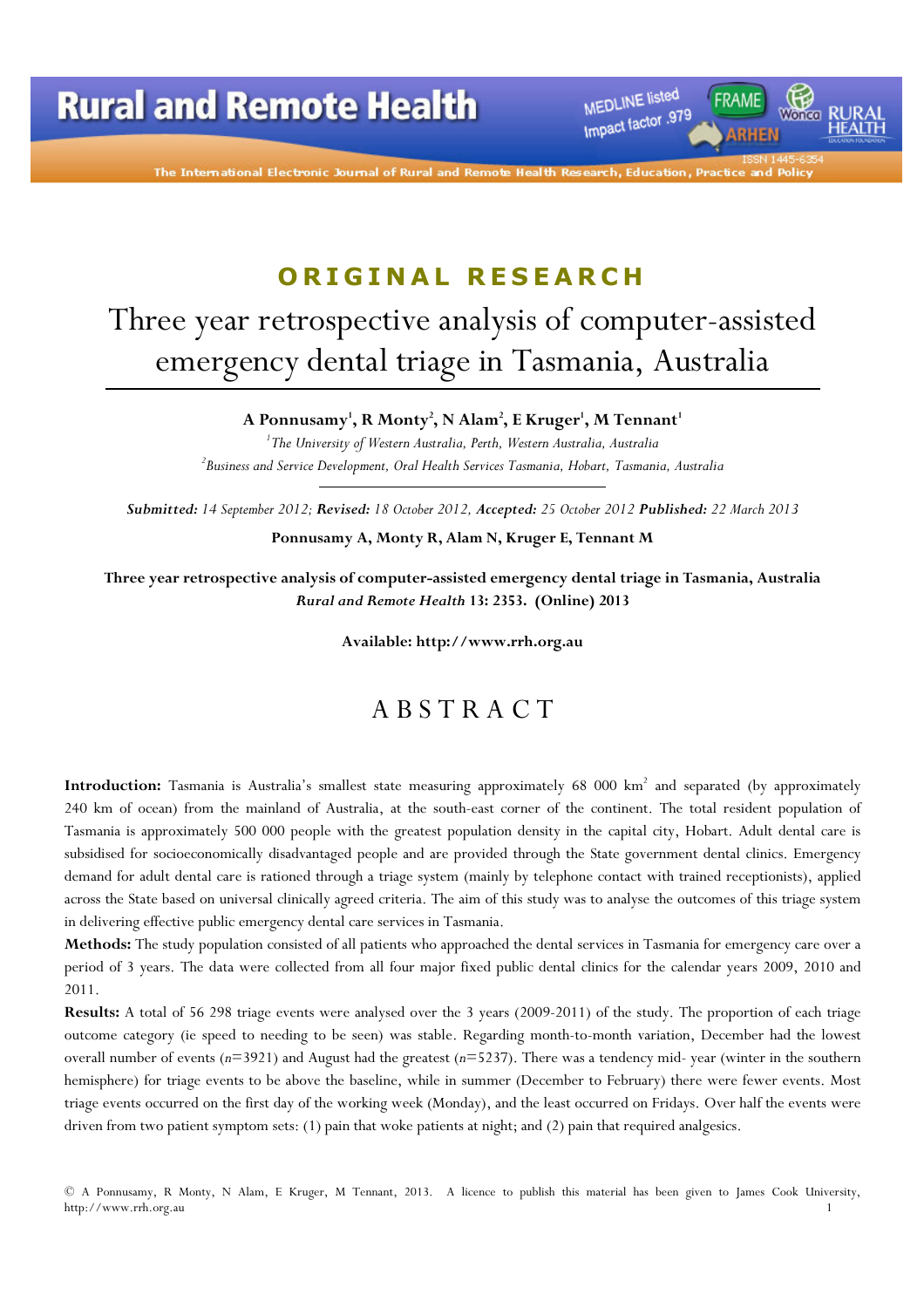

The International Electronic Journal of Rural and Remote Health Research, Education Practice and Policy

Conclusion: In order to deal with the current workforce shortage and funding constraints in the public health sector, the perioperative workforce such as receptionists can be utilized in innovative ways such as triage, and in particular clinical-based systematic telephone-based assistance.

Key words: Australia, computer-assisted dental, emergency, triage.

# Introduction

Tasmania is Australia's smallest state measuring approximately 68 000 km<sup>2</sup> and separated (by approximately 240km of ocean) from the mainland of Australia at the southeast corner of the continent. The total resident population of Tasmania is approximately 500 000 people with the greatest population density in the capital city, Hobart<sup>1</sup>. The socioeconomic status of the Tasmanian population ranks lower, and unemployment is found to be slightly higher, than the rest of Australia<sup>1</sup>, and 33% of households were in receipt of government pensions and allowances as their principle source of income from  $2009 - 2010^2$ .

In Tasmania, as in other parts of Australia, all children receive subsidised dental care through the children's dental service. Adult dental care is subsidised for socioeconomically disadvantaged people and are provided through the State government dental clinics. (The most disadvantaged 50% of the Australian population is eligible for public care, and in Australia only 25% of the population use the service<sup>3</sup>). In Tasmania these public clinics are located in four main urban areas of Tasmania, namely New Town (a suburb of Hobart) and the regional centres of Devonport, Launceston and Burnie.

Emergency demand for adult dental care is rationed through a triage system (mainly by telephone contact with the clinics), applied across the State, and is based on universal clinically agreed criteria. The triage system is implemented by trained receptionists aided by the electronic triage software system. Previous studies of augmented non-clinician based triage have found success and a high level of patient satisfaction<sup>4</sup>. The

Nightingale study completed in Western Australia was among the earliest studies conducted in Australia regarding the implication of using an electronic triage system (by nonclinical staff) as a means of better managing the impact of emergency dental patients on the dental healthcare system. It concluded that this triage model can be both cost-effective and time effective<sup>5</sup>. The Tasmanian system builds on these early successes. The aim of this study was to analyse the outcomes of the triage system in delivering public emergency dental care services in Tasmania.

## Methods

The study population comprised all patients who approached the dental services in Tasmania for emergency care over a period of 3 years. The data were collected from all four major fixed public dental clinics for the calendar years 2009, 2010 and 2011. A formal process for ethical release and usage of the de-identified data was completed with the Tasmanian government prior to commencement of this study. The results for each site have been de-identified.

All participants underwent triage (by trained receptionists using triage software installed on their computers) as part of the universal patient management system. All receptionists had training workshops on how to implement and manage the system prior to its implementation. The system is based on universal criteria as agreed on by a panel of state-based experts. All the patients were asked questions regarding their presenting dental complaint, and these were followed by additional relevant questions as identified by the software system; this provided a uniform approach across Tasmania. Patient responses were automatically analysed for the severity of the presenting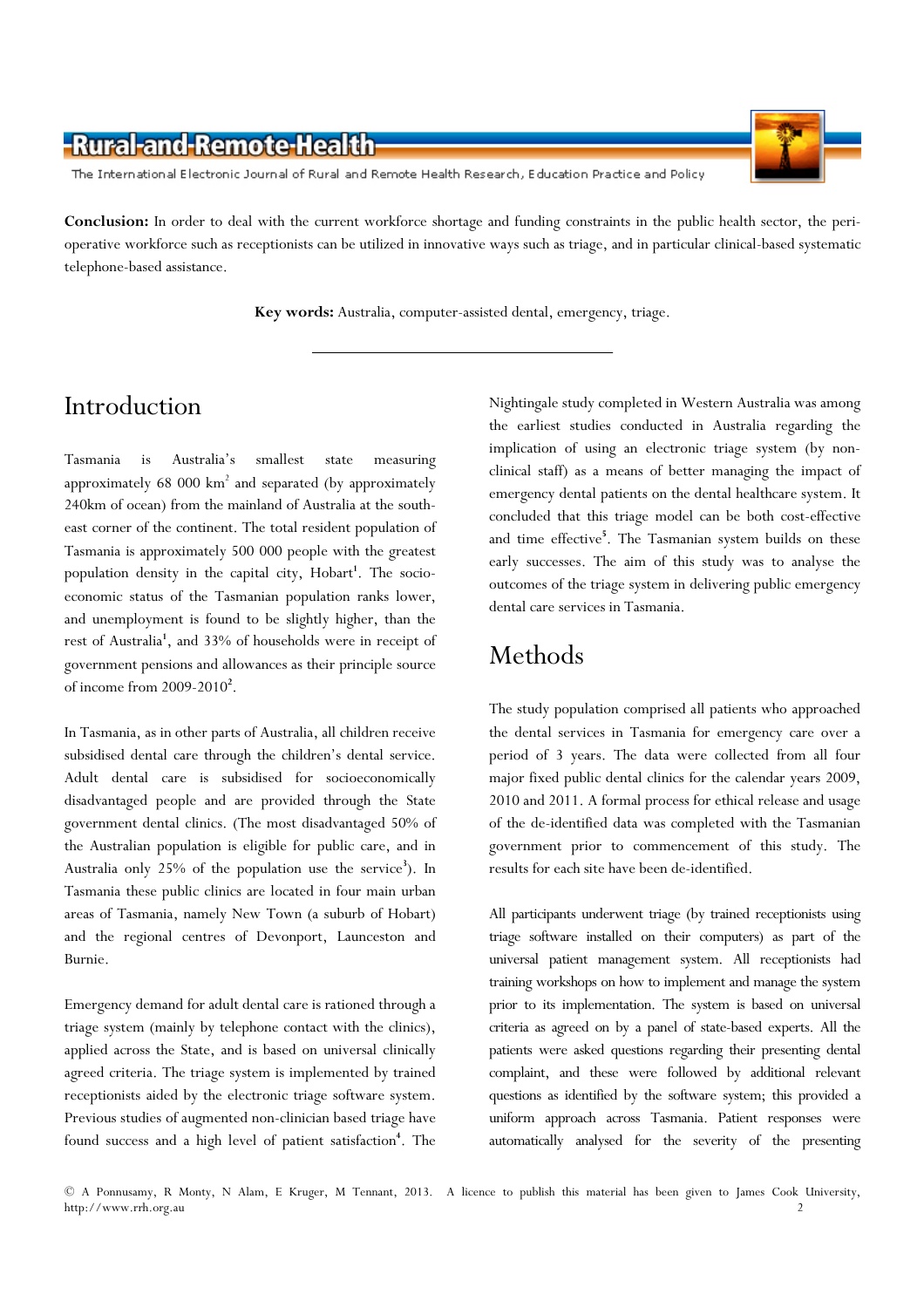The International Electronic Journal of Rural and Remote Health Research, Education Practice and Policy

complaint, and their priority for dental appointment was determined. In total there were seven priority outcomes: TRP1 (see in 2 days); TRP2A (see in 3 weeks); TRP2B (see in 6 weeks); TRPWL (waiting list for general care); TRPEMG (see today); TRPCOC (review – return to practitioner that normally provide patient's care ), and: TPPAP (see within 3 weeks, prosthetics). The presenting complaint and corresponding decision tree (to determine priority) were kept confidential to avoid patient coaching.

A total of 56 298 triage events were recorded during the study period and became the baseline for the data frameset for this analysis. The original data were integrated into a unified Microsoft Excel worksheet and all analysis was completed using Excel.

#### Ethics approval

The study was exempted from ethical review by the Human Ethics Office of Research Services, University of Tasmania on 16 March 2011 because the study design did not incorporate usage of any personal details of any particular patients.

### Results

Of the 56 298 triage events, site 4 predominated with approximately 25 000 events (44%) followed by Site 3 with approximately 16 000 events (28%) over the 3 years of the study (Table 1). Over the 3 years the relative proportion of each triage outcome was stable at each site. There was some variation between sites with Site 3 having a lower proportion of TRP1 (see in two days) than the other sites, and a higher category TRP2A (see in three weeks) (Table 2). Three of the four sites showed a steady increase (approximately 10%) in triage events from year to year (Table 2).

#### Monthly variation

Regarding month-to-month variation, month 12 (December) had the lowest overall number of events  $(n=3921)$  and August had the greatest ( $n=5237$ ). Assuming that there should be an even number

of triage events each month (8% per month over 12 months), triage events mid-year (winter in the southern hemisphere) tended to be above the baseline, while in summer (December to February) there were fewer events (Fig1). Some variation can be accounted for by December and January (the summer period) having most of Australia's public holidays (Christmas, New Year and Australia day). Further analysis of the monthly variation was carried out looking specifically at those patient complaints categorised as needing urgent care; called triage priority 1 outcome (eg already taking antibiotics or high strength analgesics or suffering from swelling). There was only a small variation from the expected 8% of events per month across all sites (Fig1).

#### Day of week variation

Most triage events (of all outcome types) occurred on the first day of the working week (Monday) and the least occurred on Fridays (Fig2). Across the top seven triage outcome categories (99.2% of all events) the same pattern was evident. It is well known that busy Mondays occur in most healthcare settings that offer a five-day service, and this was also the case in the Nightingale study<sup>5</sup>.

#### Question series

Of the 56 298 triage events, questions sequences were known for 53 473 (Table 3). Of these, 50 192 resulted in a treatment priority outcome. The top six sequences of questions that lead to various outcomes included pain on waking (with or without analgesic) and swelling (Table 3). Approximately  $40\%$  of the events ( $n=19062$ ) were related to pain that woke the patient at night. The second most frequent  $(20\%, n=9930)$  type of event was related to the question sequence about the use of analgesics. These two question pathways resulted in well over half of the total triage events in the 3 years of the study.

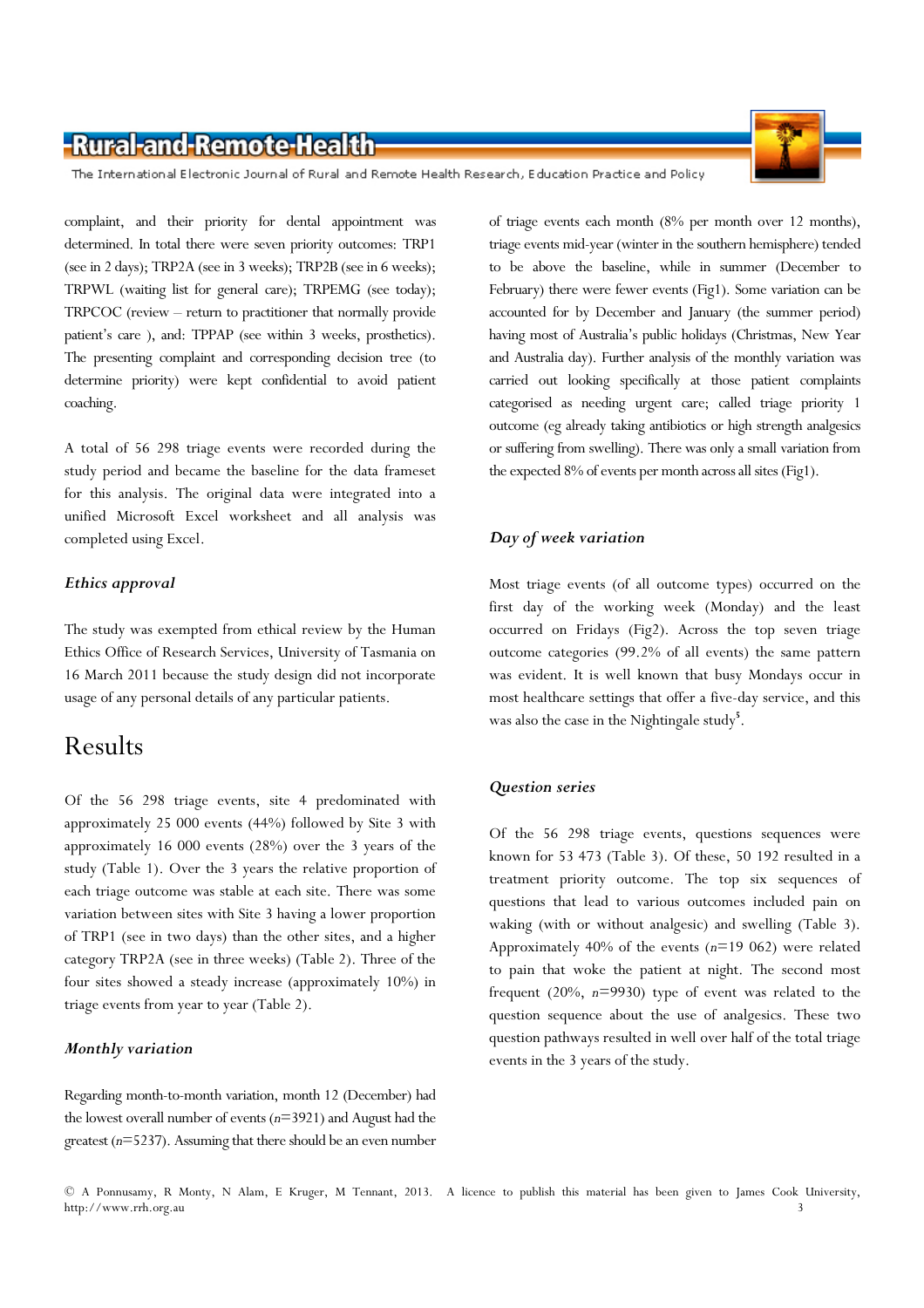

The International Electronic Journal of Rural and Remote Health Research, Education Practice and Policy

| Month        | Site 1 | Site 2 | Site 3 | Site 4 | Total |  |  |
|--------------|--------|--------|--------|--------|-------|--|--|
|              |        |        |        |        |       |  |  |
| $\mathbf{1}$ | 572    | 703    | 1231   | 1848   | 4354  |  |  |
| 2            | 498    | 590    | 1201   | 1789   | 4078  |  |  |
| 3            | 609    | 707    | 1365   | 2034   | 4715  |  |  |
| 4            | 559    | 665    | 1213   | 1910   | 4347  |  |  |
| 5            | 692    | 748    | 1442   | 2089   | 4971  |  |  |
| 6            | 593    | 703    | 1391   | 2147   | 4834  |  |  |
| 7            | 634    | 728    | 1418   | 2208   | 4988  |  |  |
| 8            | 658    | 753    | 1477   | 2349   | 5237  |  |  |
| 9            | 614    | 799    | 1472   | 2236   | 5121  |  |  |
| 10           | 537    | 758    | 1335   | 2225   | 4855  |  |  |
| 11           | 569    | 730    | 1346   | 2232   | 4877  |  |  |
| 12           | 464    | 519    | 1104   | 1834   | 3921  |  |  |
|              |        |        |        |        |       |  |  |
| Total        | 6999   | 8403   | 15995  | 24901  | 56298 |  |  |
|              |        |        |        |        |       |  |  |

Table 1: Total number of events for each month (cumulated for the 3 years) for each of the four sites

Table 2: The number (top) and proportion (bottom) of triage outcomes for each site over the 3 years of the study. Only those triage outcomes with a total number of events over 1000 are shown; the remainder are clustered under the heading 'other'

|               |        | Site 1      |         |              | Site 2      |      |                   | Site 3            |      |                                     |        | Site 4       |             |       |                   | Total (ALL) |       |
|---------------|--------|-------------|---------|--------------|-------------|------|-------------------|-------------------|------|-------------------------------------|--------|--------------|-------------|-------|-------------------|-------------|-------|
| Outcome       | 2009   | 2010        | 2011    | <b>Total</b> | 2009        | 2010 | 2011              | <b>Total</b>      | 2009 | 2010                                | 2011   | <b>Total</b> | 2009        | 2010  | 2011              | Total       |       |
| TRP1          | 1162   | 982         | 1118    | 3262         | 1347        | 1445 | 1660              | 4452              | 2145 | 1965                                | 1955   | 6065         | 3793        | 3689  | 4202              | 11684       | 25463 |
| TRP2A         | 447    | 486         | 466     | 1399         | 377         | 385  | 400               | 1162              | 1291 | 1850                                | 2134   | 5275         | 1661        | 1911  | 1853              | 5425        | 13261 |
| TRP2B         | 313    | 237         | 207     | 757          | 227         | 384  | 389               | 1000              | 826  | 951                                 | 938    | 2715         | 611         | 828   | 1202              | 2641        | 7113  |
| <b>TRWL</b>   | 193    | 286         | 184     | 663          | 167         | 202  | 238               | 607               | 241  | 422                                 | 419    | 1082         | 347         | 573   | 681               | 1601        | 3953  |
| <b>TREMG</b>  | 150    | 178         | 159     | 487          | 246         | 159  | 192               | 597               | 212  | 258                                 | 287    | 757          | 535         | 658   | 612               | 1805        | 3646  |
| <b>TRCOC</b>  | 90     | 70          | 49      | 209          | 23          | 9    | $\mathbf{1}$      | 33                | 12   | 5                                   | 13     | 30           | 325         | 323   | 396               | 1044        | 1316  |
| <b>TRPAP</b>  | 72     | 33          | 5       | 110          | 89          | 184  | 176               | 449               | 3    | 13                                  | 20     | 36           | 102         | 175   | 203               | 480         | 1075  |
| Other         | 51     | 20          | 41      | 112          | 17          | 34   | 52                | 103               | 14   | 11                                  | 10     | 35           | 62          | 63    | 96                | 221         | 471   |
|               |        |             |         |              |             |      |                   |                   |      |                                     |        |              |             |       |                   |             |       |
| <b>Total</b>  | 2478   | 2292        | 2229    | 6999         | 2493        | 2802 | 3108              | 8403              | 4744 | 5475                                | 5776   | 15995        | 7436        | 8220  | 9245              | 24901       | 56298 |
| Y-on-Y Growth |        | $-7.5%$     | $-2.7%$ |              |             |      | 12.4% 10.9%       |                   |      | 15.4%                               | 5.5%   |              |             |       | 10.5% 12.5%       |             |       |
|               |        |             |         |              |             |      |                   |                   |      |                                     |        |              |             |       |                   |             |       |
|               | Site 1 |             |         |              | Site 2      |      |                   | Site 3            |      |                                     | Site 4 |              |             |       | Total (ALL)       |             |       |
|               | 2009   | 2010        | 2011    | <b>Total</b> | 2009        | 2010 | 2011              | Total             | 2009 | 2010                                | 2011   | <b>Total</b> | 2009        | 2010  | 2011              | Total       |       |
| TRP1          | 46.9%  | 42.8% 50.2% |         |              | 46.6% 54.0% |      |                   | 51.6% 53.4% 53.0% |      | 45.2% 35.9% 33.8%                   |        |              | 37.9% 51.0% |       | 44.9% 45.5% 46.9% |             | 45.2% |
| TRP2A         | 18.0%  | 21.2% 20.9% |         | 20.0% 15.1%  |             |      |                   |                   |      | 13.7% 12.9% 13.8% 27.2% 33.8% 36.9% |        | 33.0% 22.3%  |             |       | 23.2% 20.0% 21.8% |             | 23.6% |
| TRP2B         | 12.6%  | 10.3%       | 9.3%    | 10.8%        | 9.1%        |      | 13.7% 12.5% 11.9% |                   |      | 17.4% 17.4%                         | 16.2%  | 17.0%        | 8.2%        | 10.1% |                   | 13.0% 10.6% | 12.6% |
| <b>TRWL</b>   | 7.8%   | 12.5%       | 8.3%    | 9.5%         | 6.7%        | 7.2% | 7.7%              | 7.2%              | 5.1% | 7.7%                                | 7.3%   | 6.8%         | 4.7%        | 7.0%  | 7.4%              | 6.4%        | 7.0%  |
| <b>TREMG</b>  | 6.1%   | 7.8%        | 7.1%    | 7.0%         | 9.9%        | 5.7% | 6.2%              | 7.1%              | 4.5% | 4.7%                                | 5.0%   | 4.7%         | 7.2%        | 8.0%  | 6.6%              | 7.2%        | 6.5%  |
| <b>TRCOC</b>  | 3.6%   | 3.1%        | 2.2%    | 3.0%         | 0.9%        | 0.3% | 0.0%              | 0.4%              | 0.3% | 0.1%                                | 0.2%   | 0.2%         | 4.4%        | 3.9%  | 4.3%              | 4.2%        | 2.3%  |
| <b>TRPAP</b>  | 2.9%   | 1.4%        | 0.2%    | 1.6%         | 3.6%        | 6.6% | 5.7%              | 5.3%              | 0.1% | 0.2%                                | 0.3%   | 0.2%         | 1.4%        | 2.1%  | 2.2%              | 1.9%        | 1.9%  |
| Other         | 2.1%   | 0.9%        | 1.8%    | 1.6%         | 0.7%        | 1.2% | 1.7%              | 1.2%              | 0.3% | 0.2%                                | 0.2%   | 0.2%         | 0.8%        | 0.8%  | 1.0%              | 0.9%        | 0.8%  |
|               |        |             |         |              |             |      |                   |                   |      |                                     |        |              |             |       |                   |             |       |

TRP1 Priority 1 – see in 3 days<br>TRP2A Priority 2 – see in 3 week

TRP2A Priority  $2$  – see in 3 weeks<br>TRP2B Priority  $2$  – see in 6 weeks

TRP2B Priority  $2$  – see in 6 weeks<br>TRPWI Priority  $W$  – waiting list for

TRPWL Priority W – waiting list for general care<br>TRPEMG Priority Emergency – see today

TRPEMG Priority Emergency – see today<br>TRPCOC Review – Return to practitioner

TRPCOC Review – Return to practitioner patient is under care with.<br>TPPAP Priority 2 – see within 3 weeks (prosthetics) Priority  $2$  – see within 3 weeks (prosthetics)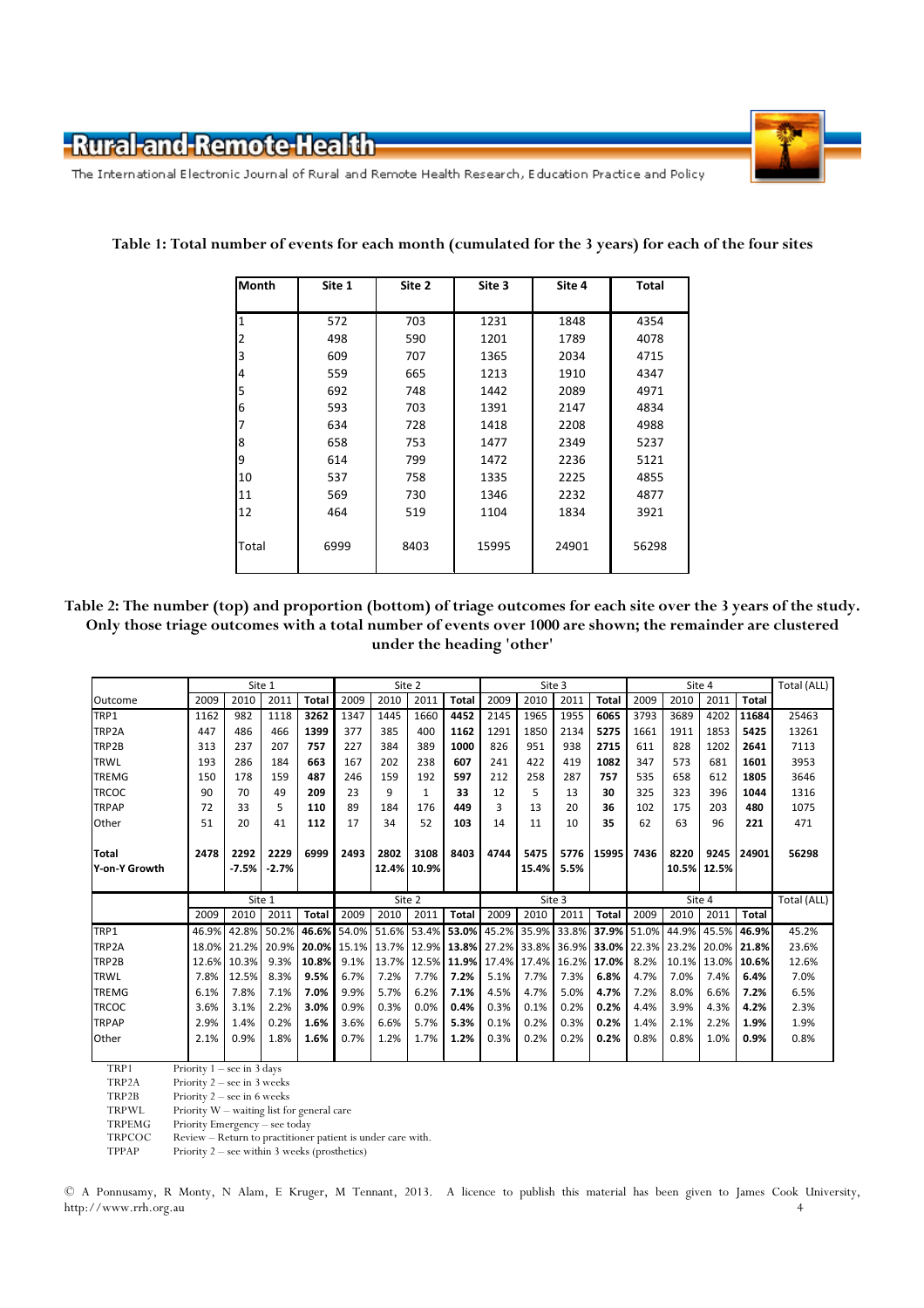

The International Electronic Journal of Rural and Remote Health Research, Education Practice and Policy



Figure 1: The month-to-month (horizontal axis, January to left) variation in the number of triage events benchmarked against the predicted stable rate of 8% per month (vertical access) for all events (top) and triage priority 1 outcomes (bottom).



Figure 2: The proportion of each triage outcome category (horizontal axis) occurring on each day of the week over the 3 years of the study for all sites.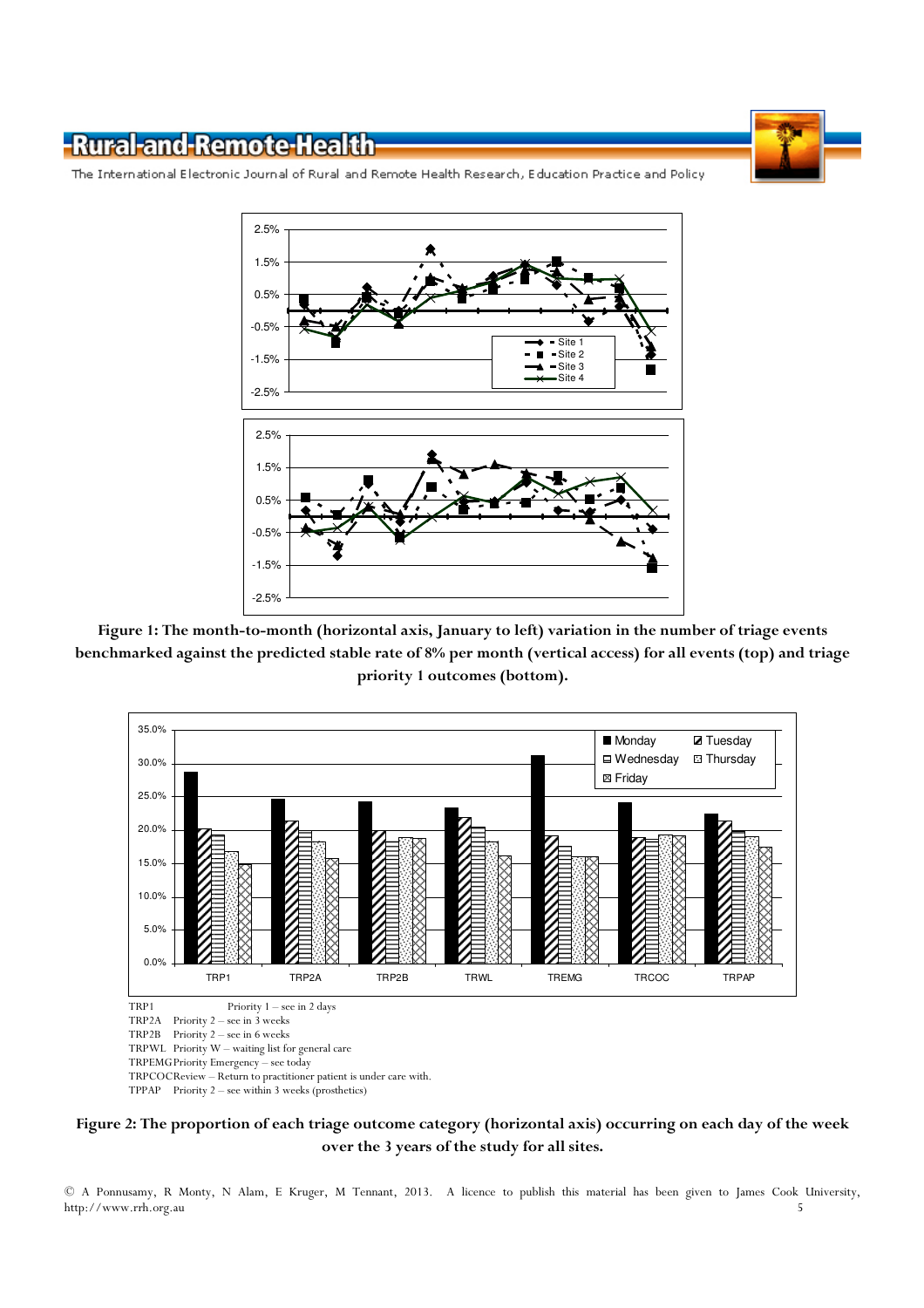

The International Electronic Journal of Rural and Remote Health Research, Education Practice and Policy

#### Table 3: The number of triage event outcomes (horizontal) driven by various questions sequences (vertical) for the entire sample set

| <b>Triage Pathway</b>                                    | TREMG | TRP1  | TRP1P | TRP2A | TRP2B | <b>TRWL</b> | <b>Total</b> | Other    | <b>Grand Total</b> |  |
|----------------------------------------------------------|-------|-------|-------|-------|-------|-------------|--------------|----------|--------------------|--|
| Recommended Days to be seen                              | 0     | 2     | 2     | 21    | 42    | W/L         |              |          |                    |  |
| Pain that Wakened                                        |       | 19062 |       |       |       |             | 19062        | $\Omega$ | 19062              |  |
|                                                          |       |       |       |       |       |             |              |          |                    |  |
| Pain taking Analgesic (regularly - 2A, irregularly - 2B) |       |       |       | 8486  | 1444  |             | 9930         | $\Omega$ | 9930               |  |
| Pain +/-Analgesics with additional medical complications |       | 1443  |       |       | 5154  |             | 6597         | 0        | 6597               |  |
| Broken tooth $+/-$ sharp                                 |       |       |       | 3480  |       | 2522        | 6002         | $\Omega$ | 6002               |  |
| Swelling (short time - 1, long time - 2A)                |       | 3044  |       | 529   |       |             | 3573         | $\Omega$ | 3573               |  |
| Swelling spread to face                                  | 3233  |       |       |       |       |             | 3233         | $\Omega$ | 3233               |  |
| Other                                                    | 162   | 147   | 37    | 8     | 10    | 1431        | 1795         | 2825     | 4620               |  |
| Total                                                    | 3395  | 23696 | 37    | 12503 | 6608  | 3953        | 50192        | 2825     | 53017              |  |
| Unknown                                                  | 251   | 1767  |       | 758   | 505   |             | 3281         | $\Omega$ | 3281               |  |
| <b>Grand Total</b>                                       | 3646  | 25463 | 37    | 13261 | 7113  | 3953        | 53473        | 2825     | 56298              |  |
| TRPEMG<br>Priority Emergency – see today                 |       |       |       |       |       |             |              |          |                    |  |

TRP1 Priority 1 – see in 2 days

TRP1P Priority 1 – see in 3 days<br>TRP2A Priority 2 – see in 3 week Priority  $2$  – see in 3 weeks

TRP2B Priority 2 – see in 6 weeks<br>TRPWL Priority W – waiting list fo Priority W – waiting list for general care

# Discussion

The demand for emergency dental care in Tasmania increased each year of the study. This, coupled with the nationally acknowledged dental workforce shortage and public dental sector funding constraints<sup>6</sup>, will continue to drive a significant challenge for the services of smaller regionally focused states, such as Tasmania. The overall trend across Tasmania was approximately 10% growth per annum across the study period. This trend is a continuance of what was previously seen in the State (data not shown) and is predicted to continue in the same pattern for the foreseeable future. Tasmania is in the midst of a very significant demographic change<sup>1</sup>, including an aging population that will be more demanding of State-based health services. The National Survey of Adult Oral Health Report for Tasmania during 2004-2006 revealed that 22.4% of people had untreated dental decay<sup>7</sup> . Approximately 10% of people had no natural teeth and almost 30% had moderate to severe gum disease<sup>7</sup>. This oral health status information drives service model

challenges for the future and the data of this study provides a basis for predicting future needs in terms of funding, infrastructure and workforce.

Patient coaching is a damaging risk to sustained triage systems and needs to be monitored rigorously. Though the presenting complaints and corresponding triage outcomes were kept confidential, there is always a possibility that communication between patients and staff can trend to increasing 'on-the-day' outcomes. Patients can imitate responses to get an immediate appointment which can, in turn, reduce the efficiency of the triage system. But the data presented here suggest that there is no significant increase in the trend of patients getting onthe-day dental treatment across the course of the study period. This supports the notion that patient coaching (if happening at all) is small and does not affect the overall triage outcomes.

Globally, there is always a tendency for people to approach the public emergency dental care with less acute problems<sup>8</sup>. Reasons for this could include lack of knowledge about